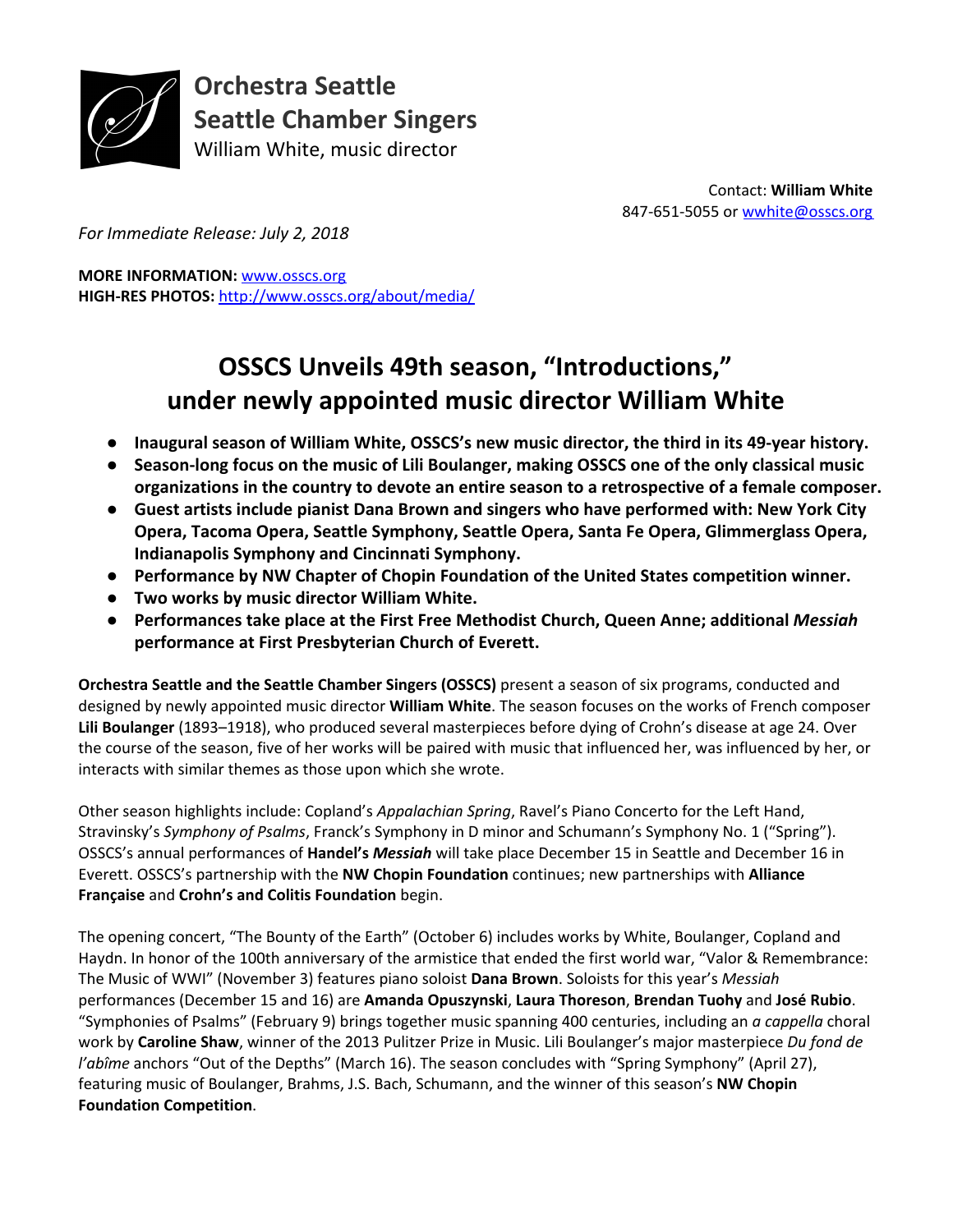#### **About William White**

**William White** is a conductor, composer, teacher, writer and performer whose musical career has spanned genres and crossed disciplines. For four seasons (2011–2015) he served as assistant conductor of the Cincinnati Symphony Orchestra, working closely with music director Louis Langrée and an array of guest artists, including John Adams, Philip Glass, Jennifer Higdon, Itzhak Perlman and James Conlon. A noted pedagogue, he has led some of the nation's finest youth orchestra programs, including Portland's Metropolitan Youth Symphony and the Cincinnati Symphony Youth Orchestra.

Mr. White has significant experience working with choirs and vocal soloists in a variety of contexts, from small *a cappella* ensembles to major symphonic and operatic choruses. He has long-standing associations with a number of musical organizations, including the Chicago Symphony Orchestra, where he has regularly given pre-concert lectures since 2008. For three seasons, he was music director of Cincinnati's Seven Hills Sinfonietta, a period that saw remarkable growth for the organization.

In addition, Mr. White maintains a significant career as a composer of music for the concert stage, theater, cinema, church, radio and film. His music, which includes a symphony, an oratorio, chamber music of all varieties, and several works intended for young audiences, has been performed throughout North America as well as in Asia and Europe. Several of his works have been recorded on the MSR Classics and Cedille Record labels.

Mr. White earned a masters degree in conducting from Indiana University's Jacobs School of Music, studying symphonic and operatic repertoire with David Effron and Arthur Fagan. He received a Bachelor of Arts in Music from the University of Chicago, where his principal teachers were composer Easley Blackwood and conductor Barbara Schubert. In 2004, he began attending the Pierre Monteux School for Conductors under the tutelage of Michael Jinbo, later serving as the school's conducting associate, and then as its composer-in-residence.

Hailing from Bethesda, Maryland, Mr. White began his musical training as a violist. He is active as a clinician, arranger and guest conductor, particularly of his own works. His orchestral arrangements, including "Happy," "Dear Theodosia" and an orchestral suite from *Sweeney Todd*, have been performed by orchestras throughout the United States.

In 2015, Mr. White launched *Ask a Maestro*, a YouTube series in which he answers questions about the world of classical music. Recordings of his works can be heard at [www.willcwhite.com,](http://www.willcwhite.com/) where he also maintains a blog and publishing business.

**Orchestra Seattle and the Seattle Chamber Singers (OSSCS)** is a thriving volunteer-based organization with deep roots in the Seattle community. It consists of a 75-member semi-professional orchestra and a 55-voice chorus. Membership in both groups is by audition and includes professional musicians, music teachers and highly skilled amateurs who come together to work under the direction of OSSCS music director William White. During its 49-year history, OSSCS has performed canonic works of the oratorio, symphonic and choral repertoire, and has sought to promote new music by Northwest composers employing the finest local instrumental and vocal soloists.

Founded in 1969 by visionary musician George Shangrow, the ensemble has attained special recognition for its interpretations of the music of Handel and Bach, and has introduced rarely heard choral masterpieces to Seattle audiences, such as Handel's *Israel in Egypt*, Monteverdi's *Vespers of 1610* and Haydn's *The Seasons*. Praised by critics for its musicians' vibrant sound and spirited, disciplined singing, OSSCS also delights in performing classics such as Handel's *Messiah*, Beethoven's Ninth Symphony and Brahms' *German Requiem*. After George Shangrow's unexpected death in 2010, OSSCS presented three seasons of concerts led by guest conductors. From 2013 to 2017, OSSCS was led by Clinton Smith, a period that saw further growth for the organization, expansion of the repertoire, and new partnerships with the community.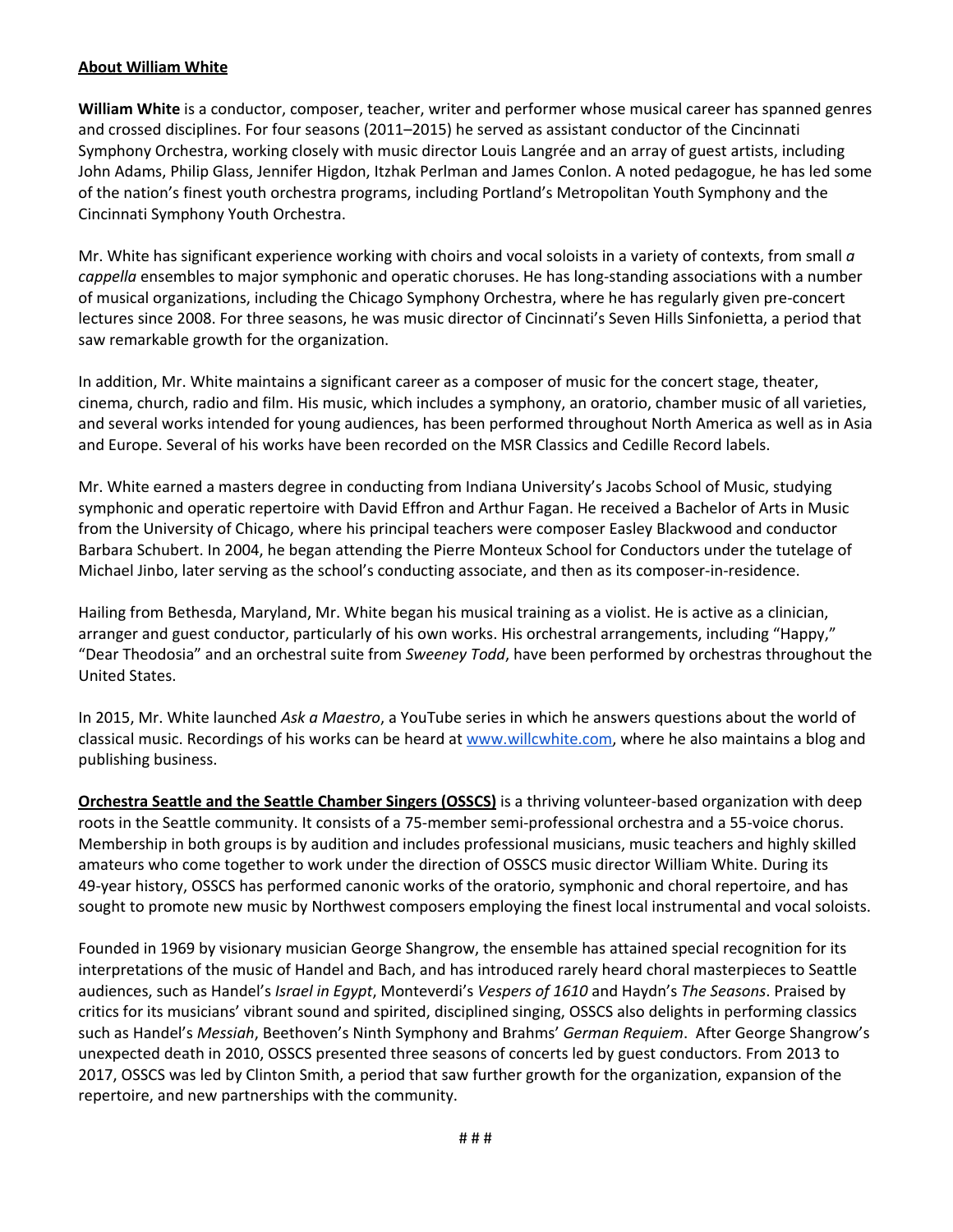

**Orchestra Seattle Seattle Chamber Singers**

William White, music director

# **2018–2019 Season: Introductions**

## **The Bounty of the Earth**

Saturday, October 6, 2018 • 7:30 p.m. • First Free Methodist Church, Seattle Catherine Haight, soprano • Brendan Tuohy, tenor • José Rubio, baritone

| <b>WHITE</b>     | Acadia Fanfare                               |
|------------------|----------------------------------------------|
| <b>BOULANGER</b> | Psalm 24 ("La terre appartient à l'Éternel") |
| <b>COPLAND</b>   | Suite from Appalachian Spring                |
| <b>HAYDN</b>     | "Autumn" from The Seasons                    |

Our opening program celebrates nature and its abundance. We present a first taste of the music of Lili Boulanger with her vigorous setting of the 24th psalm ("The Earth Belongs to the Eternal One") and then turn to one of the great American classics, *Appalachian Spring* by Aaron Copland (who was a student of Lili Boulanger's sister, Nadia.) The second half of the concert features a staple of the OSSCS repertoire, the autumnal portion of Franz Joseph Haydn's *The Seasons*. William White begins the concert with a musical introduction of himself by way of his *Acadia Fanfare*, an orchestral showpiece written to celebrate the 100th anniversary of Acadia National Park.

## **Valor & Remembrance: The Music of World War I**

Saturday, November 3, 2018 • 7:30 p.m. • First Free Methodist Church, Seattle Dana Brown, piano • Charles Robert Stephens, baritone

| <b>BOULANGER</b> | Pour les funérailles d'un soldat                |
|------------------|-------------------------------------------------|
| <b>HINDEMITH</b> | String Quartet No. 2 in F minor [movement 1]    |
| RAVEL            | Piano Concerto for the Left Hand                |
| <b>HOLST</b>     | Ode to Death                                    |
| <b>PARRY</b>     | "There is an Old Belief" from Songs of Farewell |
| RAVEL            | La Valse                                        |
|                  |                                                 |

November 2018 marks the centenary of the armistice that ended World War I. This concert explores the experience of "the war to end all wars" through the ears of the those who lived it: Maurice Ravel, an ambulance driver at the front lines; Paul Hindemith, a young soldier in the Prussian army; Gustav Holst, who memorialized his many friends lost during the war in *Ode to Death*; and Hubert Parry, a Germanophile who could never reconcile himself to the fact that his country had gone to war with the Kaiser. Lili Boulanger is represented by her cortège-like *Pour les funérailles d'un soldat* ("For the funeral of a soldier"), a startlingly prescient vision composed during the lead-up to the Great War.

#### **Messiah**

Saturday, December 15, 2018 • 7:30 p.m. • First Free Methodist Church, Seattle Sunday, December 16, 2018 • 3:00 p.m. • First Presbyterian Church, Everett Amanda Opuszynski, soprano • Laura Thoreson, mezzo-soprano • Brendan Tuohy, tenor • José Rubio, baritone

# HANDEL *Messiah*

"The Sublime, the Grand and the Tender, adapted to the most elevated, majestic and moving Words, conspired to transport and charm the ravished Heart and Ear." So read the first-ever review of George Frideric Handel's supreme masterpiece, premiered in 1742. To this day, the holiday season would be incomplete without a performance of *Messiah*. This oratorio is a cornerstone of OSSCS's repertoire, and once again we are joined by some of the nation's finest vocal soloists to present it in its complete, unabridged glory.